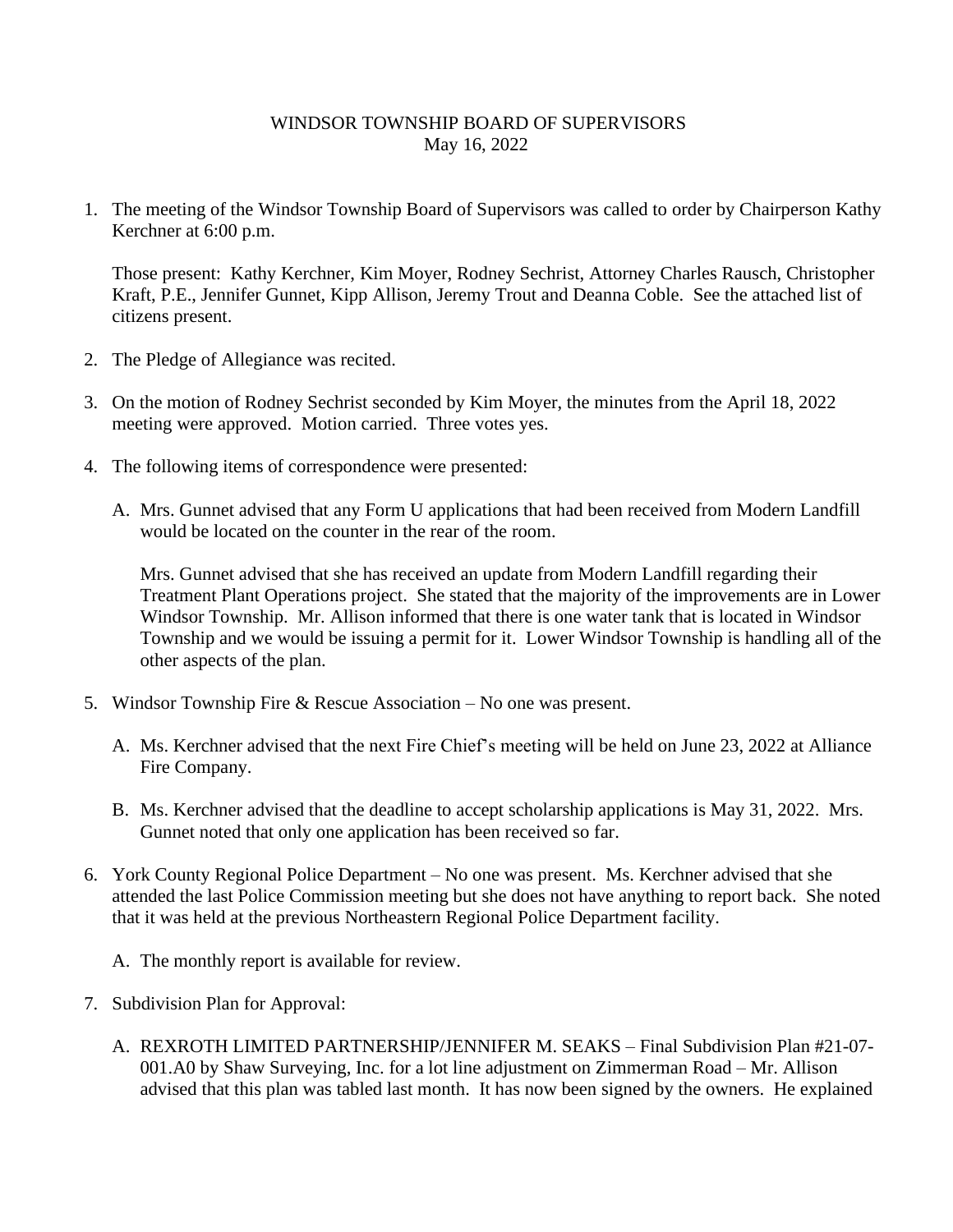Page 2 May 16, 2022

> that a .26 acres of the farm is being added to an adjoining lot. There are several waiver requests as follows:

- 1. Section 304.2.B, 305.2.B; plan scale & sheet size
- 2. Section 304.2B.17; contours
- 3. Section 502.G; cartway widening
- 4. Section 503.1; construction of curbs
- 5. Section 503.2; construction of sidewalks

Mr. Kraft advised that he does not have issues with the granting of the waivers. On the motion of Rodney Sechrist seconded by Kim Moyers, the Board granted the waiver requests and approved the plan. Motion carried. Three votes yes.

- 8. Township Engineer:
	- A. Engineer's Report Mr. Kraft advised that the Board has received his report. There were no questions.
	- B. ModWash Sewer Access Agreement Mr. Allison advised that since fill was added to the site of the proposed ModWash on Cape Horn Road, it has resulted in the sewer line being approximately 25' deep. The sewer line bisects the property. He commented that it is going to take coordination to make sure all of the Township's concerns are addressed. He noted that the Zoning Hearing Board approved the Special Exception for the ModWash at their April meeting. He stated that now they will prepare an agreement that will address items such as maintenance, cross access easements and potential loss of revenue for closure of the site. Ms. Kerchner questioned if the Township could deny approvals for the site even though the Zoning Hearing Board approved it. Mr. Allison advised that the Zoning Hearing Board only approved the use. They will still need to go through the land development process in which the Township can address other items. Mrs. Gunnet added that it had been reviewed to determine if the sewer line could be relocated on the property but due to the grade of the line to the pump station, it would not be able to flow gravity.
- 9. Solicitor Attorney Rausch advised that he did not have anything to report.

## 10. Public Works:

- A. Ms. Kerchner advised that the Board has received the monthly report for May. There were no questions.
- B. National Public Works Week Week of May  $15<sup>th</sup>$  Mrs. Gunnet advised that the week of May  $15<sup>th</sup>$ is National Public Works Week. She stated that she wanted to recognize the employees and the work they do. Currently they are paving but she is planning to do something for them when their schedule is better suited.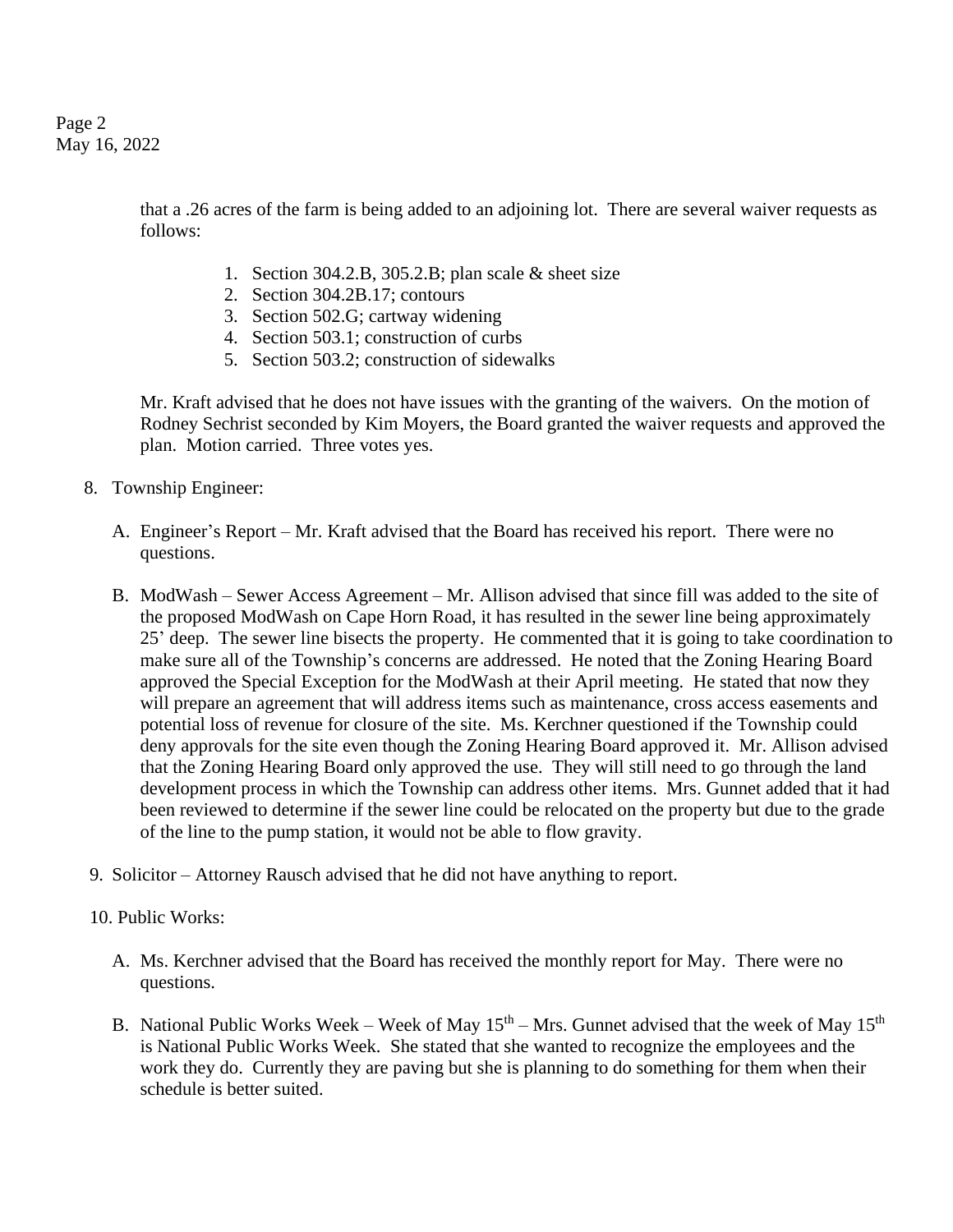Page 3 May 16, 2022

> C. Oil & Chip Bid results – Mrs. Gunnet advised that the bid results are attached the Board's agendas. The low bidder is Russell Standard. Mr. Sechrist questioned if they have been used before. Mr. Trout advised that they had the bid last year as well. Mrs. Gunnet noted that the bid is overbudget and some items will need to be cut. Mr. Trout commented that there is approximately a \$30,000 price increase from last year for the same amount of work. On the motion of Kathy Kerchner seconded by Kim Moyer, the Board awarded the bid to the Russell Standard. Motion carried. Three votes yes.

## 11. Other Business:

- A. Mrs. Gunnet advised that the Board has received the Zoning Report for April. There were no questions.
- B. Mrs. Gunnet advised that the Board has received the Township Manager's Report for March and April. There were no questions.
- C. Mrs. Gunnet advised that the Board has received the Dog Officer Report for April. There were no questions.
- D. Rehabilitation of Windsor Wonderland Update, Existing Pickets & Bricks, National Neighborhood Promise Grant/Republic Services – Mrs. Gunnet advised that the final design has been sent to DCNR. Once they have approved it, the order can be placed for the equipment. She noted that Mr. Shaffer recently checked and the surcharge is still included. Ms. Kerchner questioned when the work will begin. Mr. Allison stated that he does not know what the lead time is on the equipment once the order is placed.

Mrs. Gunnet advised that a decision will need to be made on how to handle the return of the pickets and bricks. She suggested holding some evening and Saturday pickup times at the park so it would eliminate the need to sort and store them. She commented that this would leave gaps in the fence and questioned if this would be an issue. Ms. Kerchner stated that she did not feel it would. She noted that the picket pickup should be held close to the start date for the removal and it would be fenced off. Attorney Rausch asked if there would be a deadline to collect. Mrs. Gunnet stated that they would set one. Ms. Kerchner questioned if the bricks could be removed for collection. Mr. Allison stated that he believes they are just laid down and not cemented in. Mrs. Gunnet asked if the bricks could remain. Mr. Kraft advised that there would be an elevation change so they would need to be removed. The Board was agreeable to the evening and Saturday collections.

Mrs. Gunnet advised that the Township was not awarded a National Neighborhood Promise Grant. She stated that she did speak with Mr. O'Donnell from Republic Services and he is hopeful that they will still be able to make a donation to the project from their donation fund. She noted that the Township has secured \$171,000 in grant money through DCNR and the County's Marcellus Shale funds. She added that ARPA funds can now be used toward the project as well.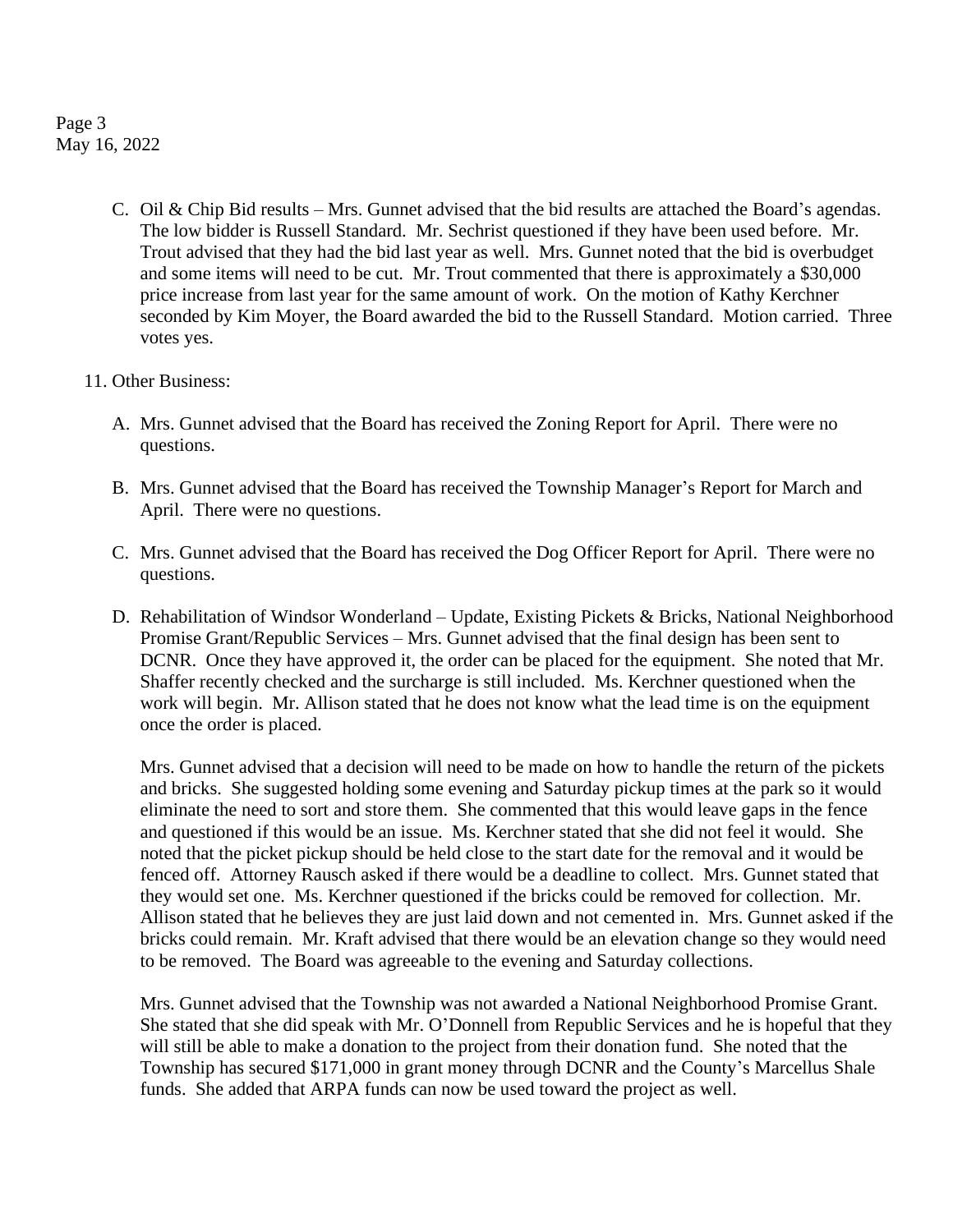Page 4 May 16, 2022

> E. Windsor Township Recreation Commission – Ms. Kerchner advised that at the last Recreation Commission meeting, a softball coach attended and requested that a removable fence be installed for the softball outfield. This would allow for the players to hit over the fence homeruns. The coach was passionate about the placement of the fence and felt it could encourage more girls to register for the program. Mr. Shaffer is to provide pricing for the fence. She stated that her concern is the maintenance around the fence. She added that flag football also uses the open grass area.

Ms. Kerchner advised that the baseball program continues to grow and there is concern about the lack of fields. Currently teams are sharing fields. She noted that the Conrads fields in New Bridgeville have been offered for use but that would require the Township to maintain them. Mrs. Gunnet stated that Mr. Shaffer is looking into the cost to rent the fields at Nitchkey Park. Ms. Kerchner noted that she has asked Mr. Shaffer to provide her with the total number of baseball teams.

Ms. Kerchner questioned if the land at the Public Works Building could be used for ballfields. Mrs. Gunnet advised that fencing would need to be installed to separate the facility from the fields. Mr. Trout noted that the land is sloped and would require fill to be brought in. Mrs. Gunnet added that the orientation of the field would need to be determined. Mr. Trout advised that future expansions for public works would need to be considered when selecting a location for ballfields. Mr. Moyer questioned if a baseball field is proposed at the Community Center site. Mrs. Gunnet advised that a field would not fit due to the location of the access drive. There was discussion regarding the purchase of a portion of the Tolton farm adjacent to the Community Center property if the owner was ever interested in selling.

- F. Ms. Kerchner advised that the Board meeting scheduled for June 6, 2022 will be cancelled.
- G. 2011 Ford Escape Mrs. Gunnet advised that the Ford Escape is having computer issues. It has 46,900 miles. She stated that it loses power steering but if it is turned off and back on it has been resetting. Baker's Service Center cannot fix it. It must go to a dealership. Mr. Allison noted that it needs to be inspected this month and Mr. Baker felt that it would pass. Mr. Trout suggested having it inspected at Apple Ford and have them provide a quote to have it fixed. Ms. Kerchner asked who uses the vehicle. Mrs. Gunnet advised that Mrs. Miller uses it the most to perform inspections in the Township but it is used by others as well. It was the consensus of the Board to have Apple Ford inspect the vehicle and provide a quote to fix it.

Mr. Sechrist commented that York County Parks has vehicles that are not being used and questioned if the Township could purchase one. He stated that he would contact Barry Myers and check if any are for sale.

It was noted that the 2001 Ford Truck that is used by the Recreation Department also has a check engine light on. Mr. Allison stated it was recently serviced and parts were replaced. The check engine light went off but is now back on again.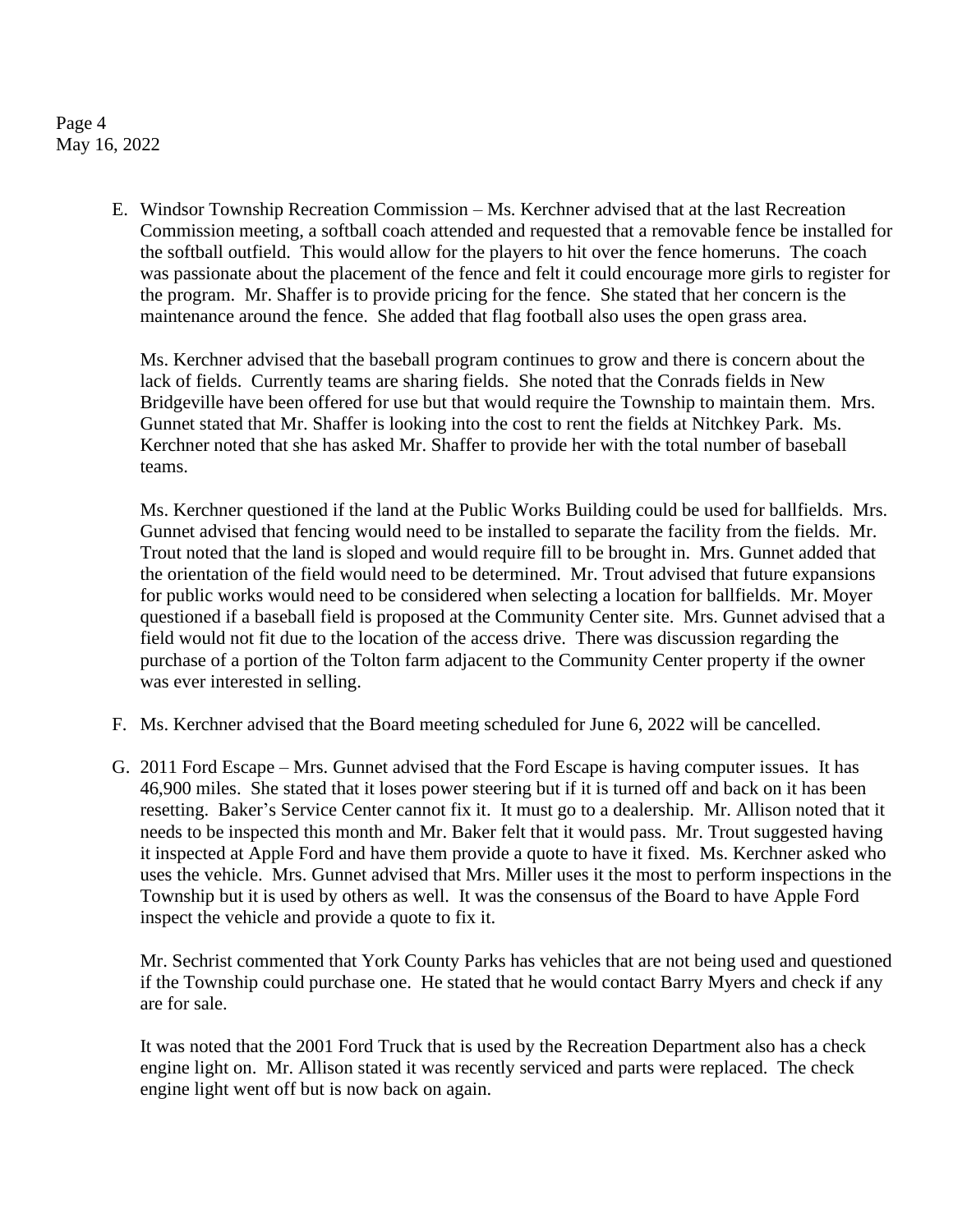Page 5 May 16, 2022

- H. COALITION Cyber Insurance Update Mrs. Gunnet advised that the insurance company has received all of the necessary paperwork and the policy has been set up. The Board thanked Mr. Allison for handling this while Mrs. Gunnet was off work. Mr. Allison noted that email will need to be discussed at the budget meetings. He informed that it will need to be upgraded to keep the cyber insurance in place. He commented that since Kyocera handles all the other technology items for the Township that it may be better to use them. Ms. Kerchner questioned if a quote has been requested for this change. Mr. Allison stated that he had not gotten a quote yet. Ms. Kerchner asked if the employees will be able to keep their email addresses. Mr. Allison stated that he does not know. Ms. Kerchner requested that this information be obtained.
- I. Mrs. Gunnet advised that an Electronics Recycling collection was held on Saturday, April 23, 2022. She stated that a large amount of electronics was collected. Another collection will be held in the fall.
- J. Mrs. Gunnet advised that all of the investments with Janney Montgomery Scott have been transferred to Sprenkle Wealth Advisors (Raymond James). There were no issues with the transfer.
- K. American Rescue Funds Annual Report completed & Usage of funds Mrs. Gunnet advised that the Annual Report has been completed and submitted. She noted that last year, the Township did not use any of the funds. She stated that at the last Manager's Meeting, it was discussed as to the best method for classifying the projects. When the report is completed, it requires that the use of the funds must be listed by project. Other municipalities are classifying the use as public safety and transferring funds to those line items. Then any available budgeted money is being allocated to other projects. This would alleviate the necessity to break down the use into multiple projects. She stated that she has a call into the accountant's office to discuss this.

Mr. Sechrist commented that the fire companies are struggling with the rising cost of diesel fuel. He questioned if funds could be given to them. Mr. Trout asked if it should be based on the number of calls for each station. Mrs. Gunnet commented that she feels that would a good basis. Mr. Sechrist added that it would be for the ambulance companies as well and only for fuel costs. He stated that they could provide fuel expense reports to the Township. Mrs. Gunnet commented that currently she is not receiving the fire company monthly reports or retention use reports. Future retention funds will be held if the reports are not filed with the Township.

Mrs. Gunnet advised that she had given Attorney Rausch a copy of a resolution that would amend the 2022 budget. She stated that it was recommended by PSATS but was not sure if other municipalities had approved it. Attorney Rausch stated that he had not seen any others.

L. Grant writer – J.E. Salazar & Associates – Mrs. Gunnet advised that York County Regional Police Department has hired a grant writer to help them by researching and applying for available grants. There is a monthly fee for the service but if a grant is obtained, the fee comes out of the grant funds. She questioned if the Board is interested in hiring a grant writer. Ms. Kerchner stated that it is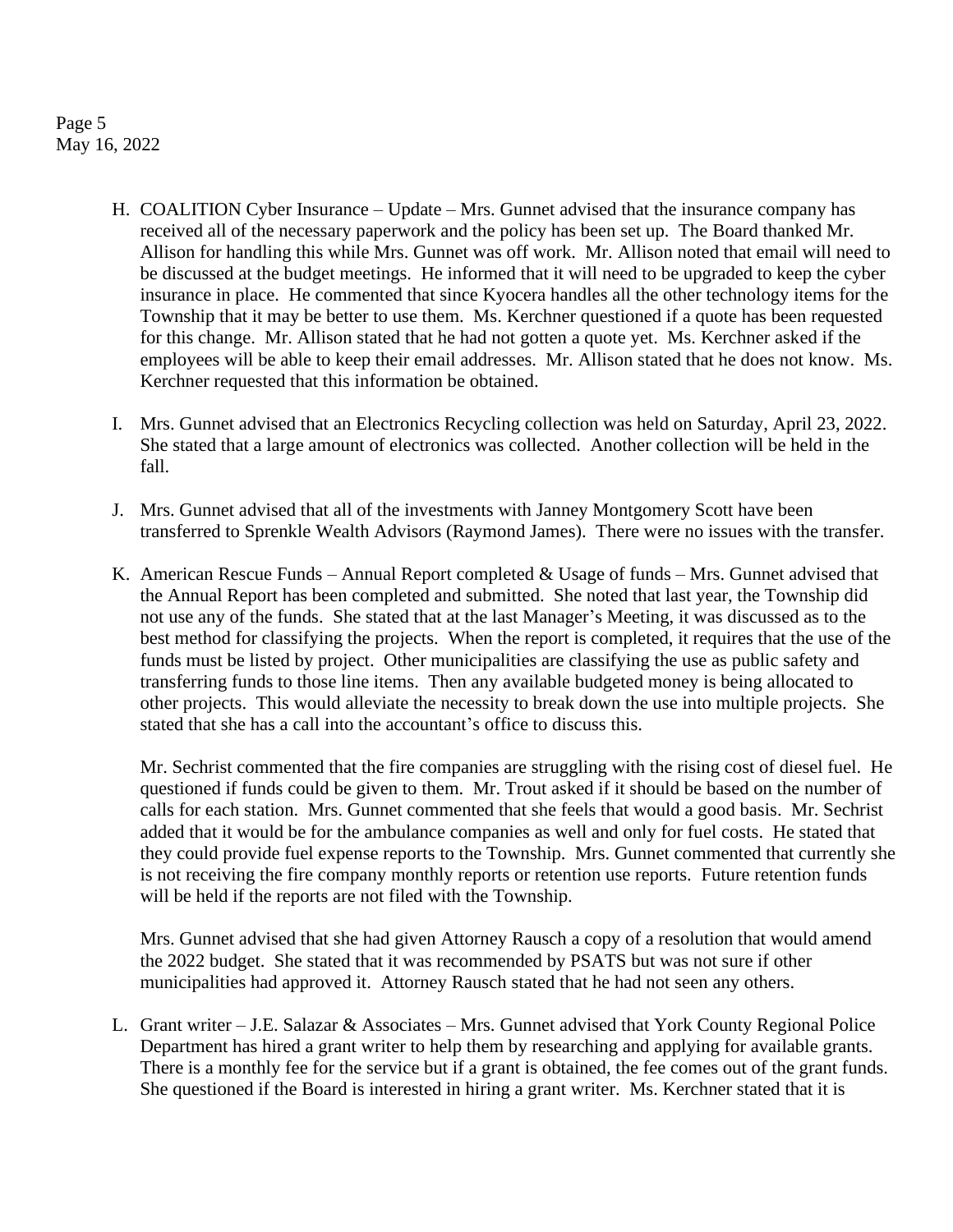Page 6 May 16, 2022

> working out great for the police department and feels it is worth looking into. After discussion, it was suggested to contact the company to see if they could give a presentation at the August Board Meeting.

- M. Resolution #2022R-5-01 America250PA Mrs. Gunnet advised that this resolution acknowledges the 250<sup>th</sup> anniversary of the United States. It is a way of making history relevant with the public. She noted that it does not hold the Township to anything. Most municipalities have already approved it. On the motion of Kathy Kerchner seconded by Rodney Sechrist, the Board approved Resolution #2022R-05-01. Motion carried. Three votes yes.
- 12. Unfinished Business There was none.
- 13. Public Comment There was none.
- 14. Supervisors Comments Ms. Kerchner asked the Board if they had any comments. Mr. Sechrist did not have any comments.

Mr. Moyer noted that he will not be present at the June  $20<sup>th</sup>$  meeting.

Ms. Kerchner welcomed Mrs. Gunnet and Attorney Rausch back from medical leave. She thanked all the staff for stepping up to help out while Mrs. Gunnet was out of the office.

- 15. On the motion of Kathy Kerchner seconded by Kim Moyer, the bills were approved. Motion carried. Three votes yes.
- 16. The meeting of the Windsor Township Board of Supervisors adjourned at 7:04 p.m.

Respectfully submitted,

Jennifer L. Gunnet Secretary